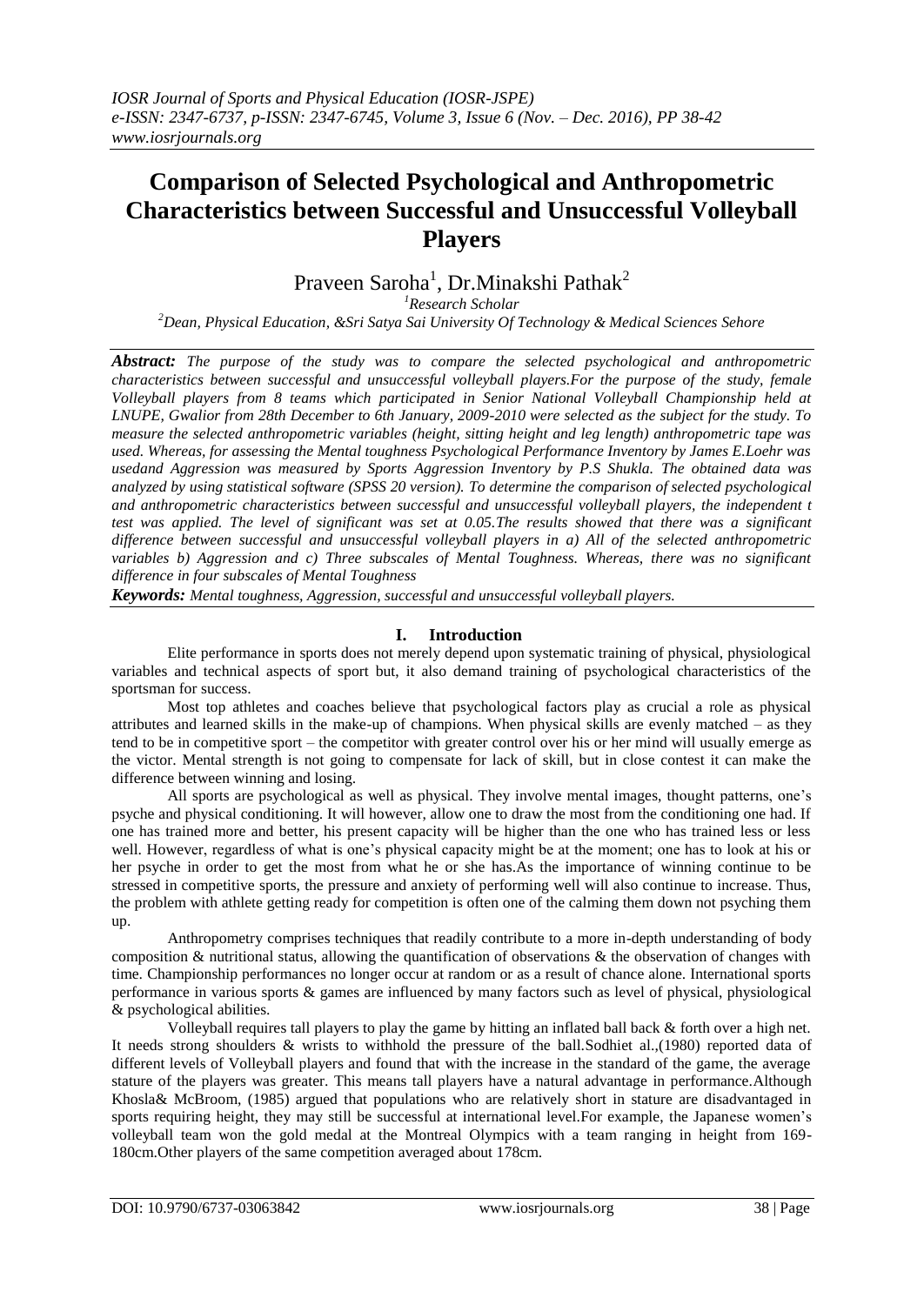As a result of the disparity in the existing literature, this study examines the anthropometric and psychological characteristics of Volleyball players and tries to compare the successful and unsuccessful Volleyball players.

### **II. Methodology**

#### **Selection of Subjects**

For the purpose of the study, female Volleyball players from 8 teams which participated in Senior National Volleyball Championship held at LNUPE, Gwalior from 28th December to 6th January, 2009-2010 were selected as the subject for the study.

#### **Instrument**

- 1. Mental toughness was measured by Psychological Performance Inventory by James E.Loehr (1982).
- 2. Aggression was measured by Sports Aggression Inventory by P.S Shukla.
- 3. Height was measured by Anthropometric tape.
- 4. Sitting height was measured by Anthropometric tape.
- 5. Leg length was measured by Anthropometric tape.

#### **Administration of the Test**

Before administration of questionnaire and measurements, all the subjects were well oriented with the purpose of the study and to respond to questionnaire and cooperate in the collection of selected anthropometric measurements. The questionnaire and measurements was administered to each player after the completion of match (Senior National Matches). The directions were read by the researcher at a dictation speed to make the subjects understand the procedure to fill up the questionnaire. The subject was asked to record the answers for all questions. The subjects were given enough time to answer the questionnaire. The questionnaire was taken back after it was duly completed. Thorough screening was done to ensure that no question was left unanswered. The anthropometric measurements were obtained in the girl's hostel between 8:00 am to 10:00 am by following the exact procedure listed above.

# **III. Results**

In order to analyze the data, t-test was used to compare the means of successful and unsuccessful Volleyball Players. The level of significance was set at 0.05.

|            | <b>Table 1.</b> Comparison Of Aggression Between Successful And Onsuccessful Voneyban Fig |                   |                                 |         |
|------------|-------------------------------------------------------------------------------------------|-------------------|---------------------------------|---------|
| Variable   | Group                                                                                     | Mean              | S.D                             | t value |
| Aggression | Successful                                                                                | 1.08              | 2 70<br>$\sim$ $\cdot$ $\prime$ | 2.56    |
|            | Unsuccessful                                                                              | 10.77<br><u>.</u> | 3.64                            |         |
|            |                                                                                           |                   |                                 |         |

**Table 1:** Comparison Of Aggression Between Successful And Unsuccessful Volleyball Players

\*significant at 0.05 level

Table 1 indicates there is a significant difference in relation to aggression betweensuccessful and unsuccessful volleyball players, as the calculated t value was(2.56) which was higher than the tabulated t-value (1.98) with (94) degree of freedom and .05 level of significance. It can also be learnt that mean of aggression in unsuccessful volleyball players was higher than that of successful volleyball players.

| Variable             | Group        | Mean          | S.D  | value |
|----------------------|--------------|---------------|------|-------|
| Confidence<br>Self C | Successful   | 2210<br>44.IO | 3.65 | 0.597 |
|                      | Jnsuccessful | 21.62         | 5.40 |       |

Table 2 shows that there was no significant difference in relation to self-confidence between successful and unsuccessful volleyball players as the calculated t value was (0.597) which was lower than the tabulated t value (1.98) with (94) degree of freedom at 0.05 level of significance.

| Table 3: Comparison of Negative Energy Control (Mental Toughness) Between Successful and Unsuccessful |  |  |  |  |  |
|-------------------------------------------------------------------------------------------------------|--|--|--|--|--|
| $\mathbf{V} = \begin{bmatrix} 1 & 1 & 1 \\ 1 & 1 & 1 \end{bmatrix}$                                   |  |  |  |  |  |

| V UIIC VUAIL E IA VEI S        |              |       |         |       |  |  |
|--------------------------------|--------------|-------|---------|-------|--|--|
| Variable                       | Group        | Mean  | S.D     | value |  |  |
| <b>Negative Energy Control</b> | Successful   | 19.56 | 2.74    | 1.19  |  |  |
|                                | Unsuccessful | 20.52 | $4.4_1$ |       |  |  |

Table 3 reveals that there was no significant difference in relation to negative energy control between successful and unsuccessful volleyball players as the calculated t value was (1.19) which was lower than the tabulated t value (1.98) with (94) degree of freedom at0.05 level of significance.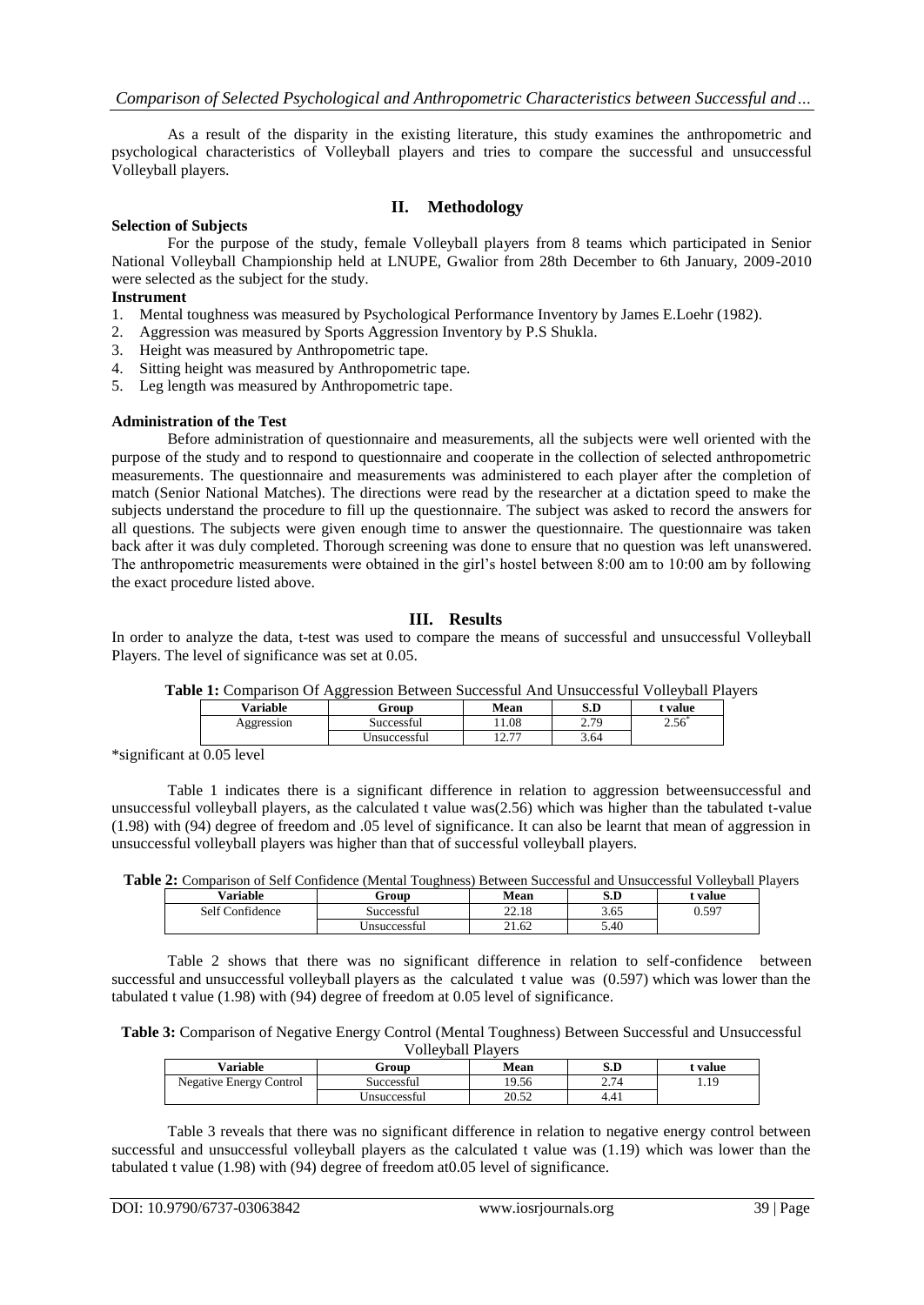**Table 4:** Comparison Of Attention Control (Mental Toughness) Between Successful And Unsuccessful Volleyball Players

| Variable          | Group        | Mean           | S.D            | value |
|-------------------|--------------|----------------|----------------|-------|
| Attention Control | Successful   | 19.60          | 3.18           | 1.63  |
|                   | Jnsuccessful | 20.22<br>20.JJ | $\sim$<br>4.JJ |       |

Table 4 shows that there was no significant difference in relation to attention control between successful and unsuccessful volleyball players as the calculated t value was (1.63) which was less than the tabulated t value (1.98) with (94) degree of freedom at0.05 level ofsignificance.

**Table 5:** Comparison of Visual/Imagery Control (Mental Toughness) Between Successful and Unsuccessful Volleyball Players

| <b>Variable</b>        | Group               | Mean          | S.D          | value |
|------------------------|---------------------|---------------|--------------|-------|
| Visual/Imagery Control | Successful          | ממימ<br>ے۔۔۔۔ | 22<br>، ر. ر | 3.815 |
|                        | <b>Jnsuccessful</b> | 20.00         | 79           |       |

\*significant at 0.05 level,t.<sub>05</sub> (94) = 1.98

Table 5 shows that there was a significant difference in relation to Visual/Imagery control between successful and unsuccessful volleyball players as the calculated t value was (3.815) which was more than the tabulated t value (1.98) with (94) degree of freedom at0.05 level ofsignificance.

**Table 6:** Comparison Of Motivation Level(Mental Toughness) Between Successful And Unsuccessful Volleyball Players

|                         |              | , one , oun 1 ia , or , |                |       |
|-------------------------|--------------|-------------------------|----------------|-------|
| <b>Variable</b>         | Group        | Mean                    | S.D            | value |
| <b>Motivation Level</b> | Successful   | 24.02                   | າ າາ<br>ے د. د | 3.856 |
|                         | Jnsuccessful | 20.89                   | т. ј∠          |       |

\*significant at 0.05 level,t.<sub>05</sub> (94) = 1.98

Table 6 shows that there was a significant difference in relation to Motivation Level between successful and unsuccessful volleyball players as the calculated t value was (3.856) which was more than the tabulated t value (1.98) with (94) degree of freedom at0.05 level ofsignificance.

**Table 7:** Comparison Of Positive Energy Control(Mental Toughness) Between Successful And Unsuccessful Volleyball Players

| V VIIU VUAII 1 IAVUI S  |              |       |             |           |  |  |
|-------------------------|--------------|-------|-------------|-----------|--|--|
| Variable                | Group        | Mean  | S.D         | * value - |  |  |
| Positive Energy Control | Successful   | 23.93 | 272<br>J.IJ | 1.445     |  |  |
|                         | Unsuccessful | 22.68 | 4.69        |           |  |  |

Table 7 shows that there was no significant difference in relation to Positive Energy Control between successful and unsuccessful volleyball players as the calculated t value was (1.445) which was less than the tabulated t value (1.98) with (94) degree of freedom at0.05 level ofsignificance.

**Table 8:** Comparison of Attitude Control(Mental Toughness) Between Successful and Unsuccessful Volleyball Players

| 114 V U D                     |              |             |      |                |  |  |
|-------------------------------|--------------|-------------|------|----------------|--|--|
| $\mathrm{v}_\mathrm{ariable}$ | Group        | <b>Mean</b> | S.D  | : value        |  |  |
| Attitude Control              | Successful   | 24.95       | 3.42 | רמי ב<br>5.32. |  |  |
|                               | Unsuccessful | 20.45       | 4.74 |                |  |  |

\*significant at 0.05 level,t.<sub>05</sub> (94) =1.98

Table 8 shows that there was a significant difference in relation to Attitude Control between successful and unsuccessful volleyball players as the calculated t value was (5.327) which was more than the tabulated t value (1.98) with (94) degree of freedom at0.05 level ofsignificance.

| <b>Variable</b> | Group        | Mean   | S.D         | : value |
|-----------------|--------------|--------|-------------|---------|
| Height          | Successful   | 172.98 | 6.02        | 7.094   |
|                 | Jnsuccessful | 163.36 | 7.22<br>ے گ |         |

\*significant at 0.05 level,t.<sub>05</sub> (94) = 1.98

Table 9 shows that there was a significant difference in relation to Motivation Level between successful and unsuccessful volleyball players as the calculated t value was (7.094) which was more than the tabulated t value (1.98) with (94) degree of freedom at0.05 level ofsignificance.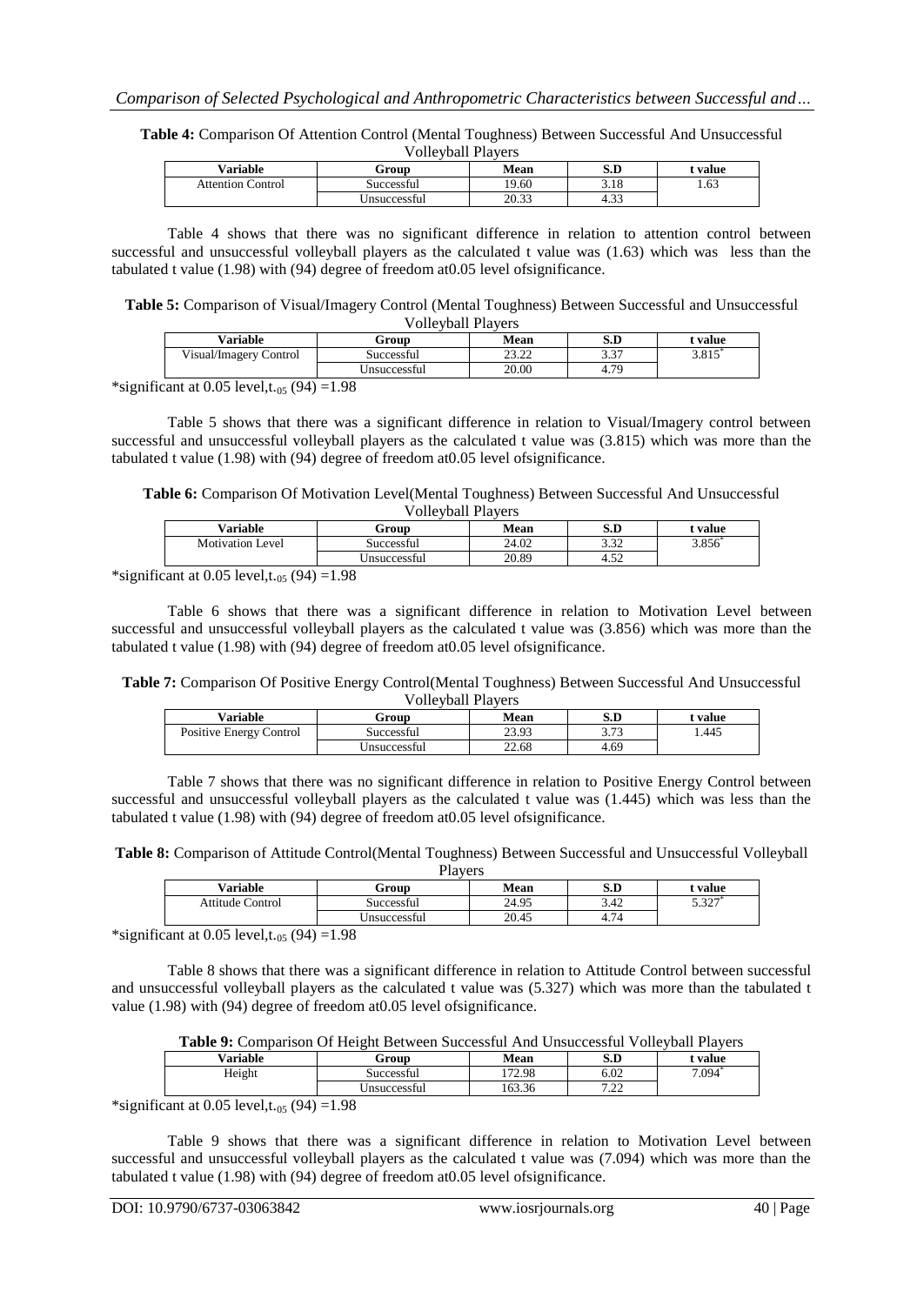| <b>Variable</b> | Group        | Mean   | S.D  | <b>value</b> |
|-----------------|--------------|--------|------|--------------|
| Leg Length      | Successful   | 102.35 | 5.80 | 0.21         |
|                 | Jnsuccessful | 94.20  | 3.69 |              |

| Table 10: Comparison of Leg Length Between Successful and Unsuccessful Volleyball Players |  |  |
|-------------------------------------------------------------------------------------------|--|--|
|                                                                                           |  |  |

\*significant at 0.05 level,t.<sub>05</sub> (94) = 1.98

Table 10 shows that there was a significant difference in relation to Leg Length between successful and unsuccessful volleyball players as the calculated t value was (8.21) which was more than the tabulated t value (1.98) with (94) degree of freedom at0.05 level ofsignificance.

|  |  |  |  |  | Table 11: Comparison Of Sitting Height Between Successful And Unsuccessful Volleyball Players |  |
|--|--|--|--|--|-----------------------------------------------------------------------------------------------|--|
|  |  |  |  |  |                                                                                               |  |

| $\mathrm{v}_\mathrm{ariable}$ | Group        | Mean  | $\alpha$ m<br>க.ப | <b>value</b>     |  |
|-------------------------------|--------------|-------|-------------------|------------------|--|
| Sitting Height                | Successful   | 86.82 | າ າາ<br>ے ۔۔ ب    | $- -$<br>ن ا و ک |  |
|                               | ∪nsuccessful | 85.00 | $\sim$<br>ا ہے، ب |                  |  |

\*significant at 0.05 level,t.<sub>05</sub> (94) =1.98

Table 11 shows that there was a significant difference in relation to Sitting Heightbetween successful and unsuccessful volleyball players as the calculated t value was (2.75) which was more than the tabulated t value (1.98) with (94) degree of freedom at0.05 level ofsignificance.

#### **IV. Discussion of Finding**

The results of the study indicate that there is a significant difference between successful and unsuccessful senior women national volleyball players in relation to Aggression. The unsuccessful volleyball players have higher mean in aggression than successful volleyball player which indicate that unsuccessful player are more aggressive than successful volleyball player. This may be due to the fact that aggression alone may play a negative role in exhibiting better performance and unduly aggressive player is likely to exhibit such a behaviour which may affect his performance. In volleyball, an intelligent player is needed who plays the ball according to situation that is where there is space rather than hitting the ball with the maximum possible force.

The following subscales of mental toughness shows a significant difference in successful and unsuccessful volleyball player in visual/imagery control, motivational level and attitude control.A successful player must be able to visualize mentally the entire sequence of movement of the game, so that this may help a player do the movements in a perfect manner.Roure et al. have reported that imagery training is beneficial to player in exhibiting top class player. Whereas, motivation plays an important role in exhibiting better performance because it not only releases energy for executing skills in a befitting manner but it helps in performing extra feats ordinary thereby demoralizing opponents.It has been opined that positive attitude is one of the quality for any successful individual, especially, sportsperson. The literature is full of studies which indicate that a player with positive attitude not only works hard during training phase also plays very well during the game situation

The findings of the study also indicate that there is no significant difference between self-confidence, negative energy control, attention control and positive energy control between successful and unsuccessful volleyball player.It may be because it has been seen that average scores in self-confidence, negative energy control, attention control and positive energy control are likely to help the player to perform better in a game of volleyball. Extreme score on the above mention subscale are likely to adversely affect the performance.

It has been found that national level successful volleyball player have significantly greater height, leg length and sitting height than unsuccessful volleyball player. The above findings may be due to the fact that volleyball players ought to have a greater height in order to perform skills such as spiking, blocking etc. effectively and efficiently. These findings are in agreement with the opinion expressed by Sheppard JM et.al.Whereas, leg length plays a significant role in helping a player not only to have a greater reach but also to jump higher for executing various skills as the enhanced leverage due to longer legs is likely to generate more force for jumping higher andit is generally seen that greater sitting height will lead to greater length of the arms and is likely to help a player in not only executing skill efficiently but the skills may be executed with a greater force. Further the longer limbs are likely to help the player in covering the court besides the enhancement of reach for execution of skills. The findings of the study are supported by the findings of Stamm et al.

#### **References**

- [1] Adam R. Nicholls, "Mental toughness in sport: Achievement level, gender, age, experience, and sport type differences", Personality and Individual Differences, 2009, Vol. 47, pp.65-78.
- [2] Fourie S, Potgieter J R "The Nature of Mental Toughness in Sports", South African Journal for Research in Sports, Physical Education and Recreation, 2001, Vol.3, pp.42-52.

<sup>[3]</sup> Golby J, Sheard M &Lavalle D "A Cognitive Behavioural Analysis of Mental Toughness in National Rugby League Football Team"Percept of Motor Skills, 2003, Vol. 54, pp.93-110.